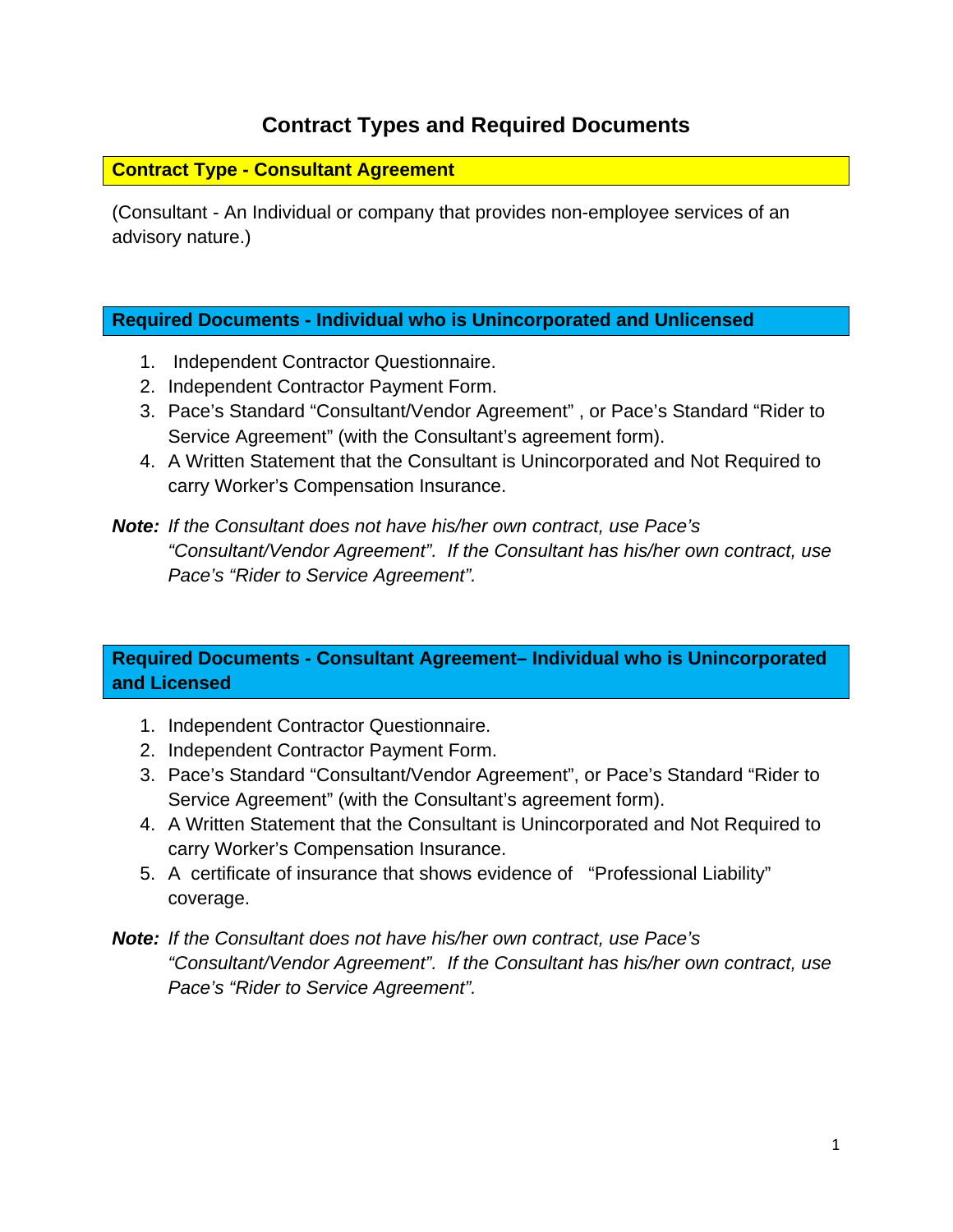### **Required Documents - Consultant Agreement– Corporate Entity (Licensed or Unlicensed)**

- 1. Pace's Standard "Consultant/Vendor Agreement", or Pace's Standard "Rider to Service Agreement" (with the Consultant's agreement form).
- 2. A Copy of the Consultant's Certificate of Insurance. If the Consultant is licensed, their certificate should include "Professional Liability" coverage.
- 3. A Printed Copy of the Purchase Request (from E-Procurement). The purchase reques should be for the full cost of the contract.
- *Note: If the Consultant does not have his/her own contract, use Pace's "Consultant/Vendor Agreement". If the Consultant has his/her own contract, use Pace's "Rider to Service Agreement".*

**Contract Type - Event Agreement** 

(Events that require contracts are external/internal events that include one or more of

the following: Catering, Non-Pace guest attendees, Space rental).

### **Required Documents – Event Agreement**

- 1. Pace's Standard "Consultant/Vendor Agreement", or Pace's Standard "Rider to Service Agreement" (with the Venue's/Caterer's agreement form).
- 2. A Copy of the Venue/Provider's Certificate of Insurance.
- 3. A Printed Copy of the Purchase Request.
- *Note: If the Venue/Caterer does not have its own contract, use Pace's "Consultant/Vendor Agreement". If the Venue/Caterer has his/her own contract, use Pace's "Rider to Service Agreement".*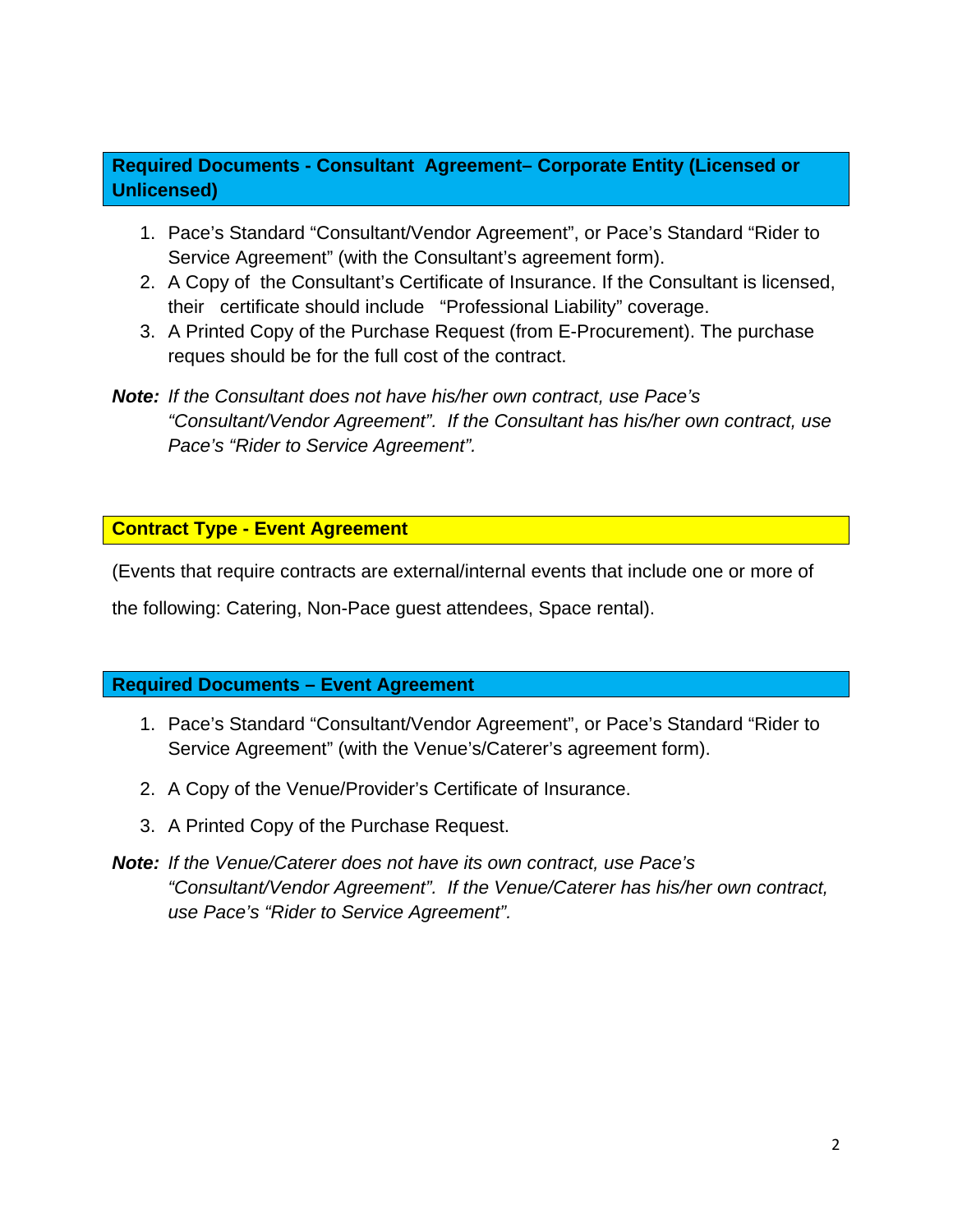### **Contract Type – Vendor (Service) Agreement**

(Vendor/Service - An individual or company that provides non-employee services that are not of an advisory nature. Examples include: Photography, Audio/Visual Equipment – Rental and Set-up).

# **Required Documents - Service Agreement– Individual who is Unincorporated and Unlicensed**

- 1. Independent Contractor Payment Form.
- 2. Pace's Standard "Consultant/Vendor Agreement", or Pace's Standard "Rider to Service Agreement" (with the Vendor/Service agreement form).
- 3. A Written Statement that the Vendor/Service is Unincorporated and Not Required to carry Worker's Compensation Insurance.
- *Note: If the Vendor/Service does not have his/her own contract, use Pace's "Consultant/Vendor Agreement". If the Vendor/Service has his/her own contract, use Pace's "Rider to Service Agreement".*

**Required Documents - Service Agreement– Individual who is Unincorporated and Licensed** 

- 1. Independent Contractor Payment Form.
- 2. Pace's Standard "Consultant/Vendor Agreement" , or Pace's Standard "Rider to Service Agreement (with the Vendor/Service agreement form).
- 3. A Written Statement that the Vendor/Service is Unincorporated and Not Required to carry Worker's Compensation Insurance. If the Vendor/Service is licensed, they should provide a copy of their "Professional Liability" coverage.
- *Note: If the Vendor/Service does not have his/her own contract, use Pace's "Consultant/Vendor Agreement". If the Vendor/Service has his/her own contract, use Pace's "Rider to Service Agreement".*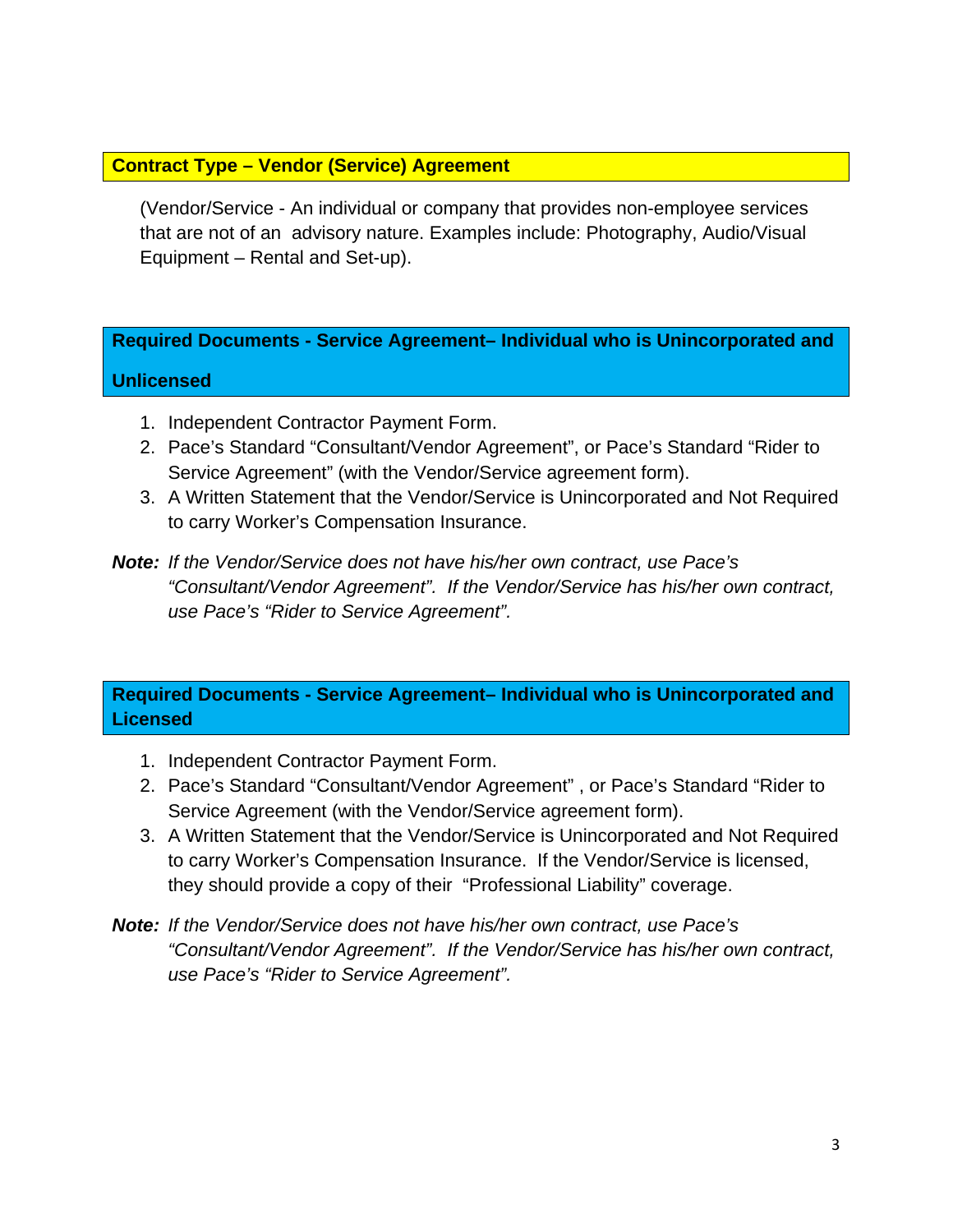## **Required Documents - Service Agreement – Corporate Entity (Licensed or Unlicensed)**

- 1. Pace's Standard "Consultant/Vendor Agreement", or Pace's Standard "Rider to Service Agreement (with the Vendor/Service agreement form).
- 2. A Copy of the Vendor's Certificate of Insurance. If the Vendor/Service is licensed, they should provide a copy of their "Professional Liability" coverage.
- 3. A Printed Copy of a Purchase Request (from E-Procurement).

*Note: If the Vendor/Service does not have his/her own contract, use Pace's "Consultant/Vendor Agreement". If the Vendor/Service has his/her own contract, use Pace's "Rider to Service Agreement".* 

**Contract Type – Speaker, Artist, Performer Agreement** 

### **When is a Speaker, Artist, Performer Agreement Required?**

### **Speaker – when one or both of the following apply:**

- If the speaker is represented by an agency.
- If the speaker is a prominent and high risk figure: Examples: Bill Clinton, Maya Angelou.

## **Artist/Performer – when one or both of the following apply:**

- The individual will provide a services of an artistic, theatrical and/or musical nature.
- An agency is providing/facilitating an artist/performer. Examples: caricature artist, musician.

## **Required Documents - Speaker, Artist, Performer Contract – Individual, Not Incorporated**

- 1. Independent Contractor Payment Form.
- 2. Pace's Standard "Speaker, Artist, Performer Contract", or "Pace's Rider to Speaker, Artist, Performer Contract".
- 3. A Written Statement that the Speaker/Artist/Performer is Unincorporated and Not Required to carry Worker's Compensation Insurance.